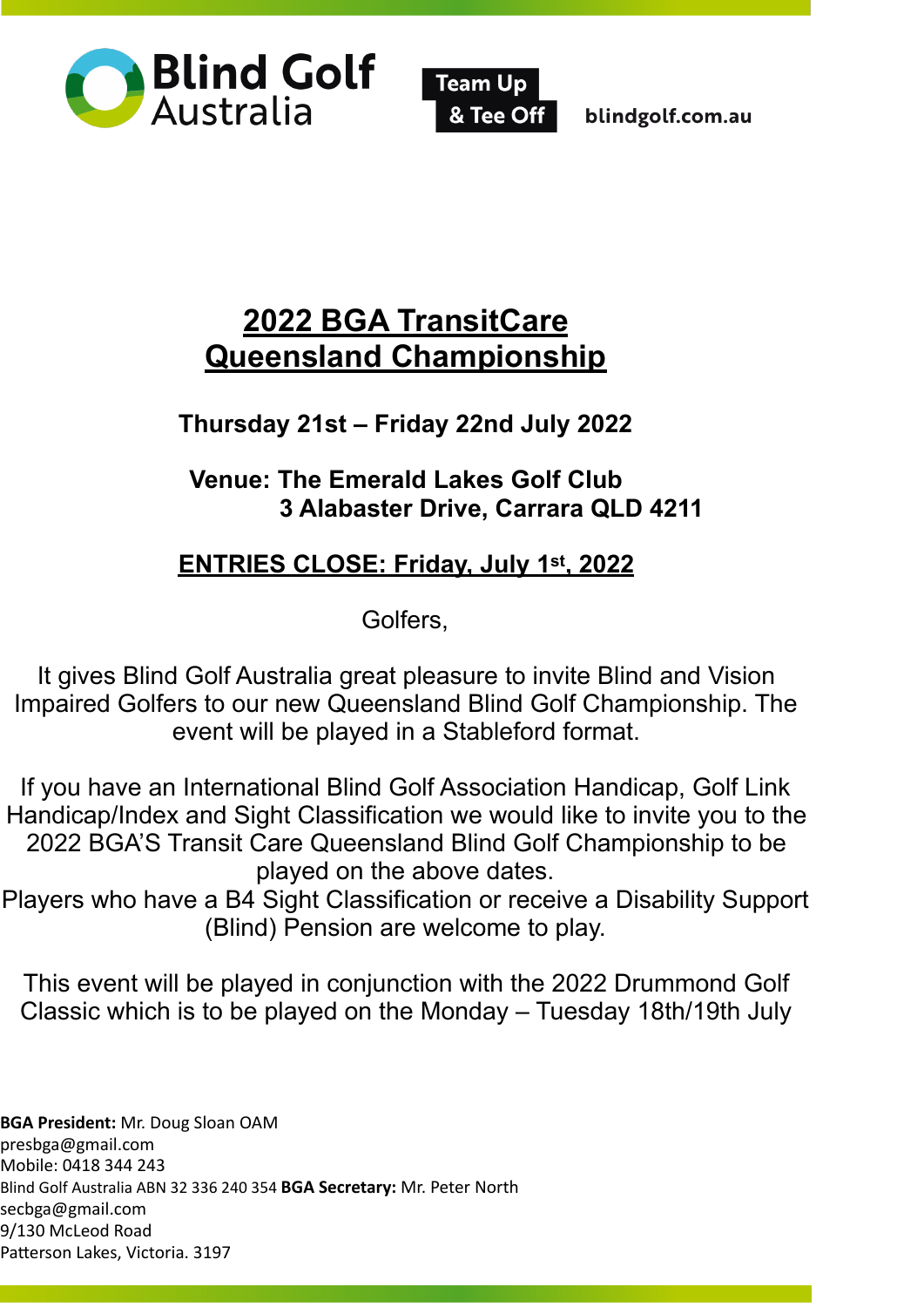

## **Entry Fee**

The entry fee for this event is \$200 which includes Motorized Cart hire. The entry fee covers green fees, lunch for players and caddies, prizes and transport to and from the Golf Club to the Motel.

The Entry Fee can be paid by Cheque, Money Order, or Electronic Funds Transfer. If you want to pay directly into Blind Golf Australia's Bank Account by Electronic Funds Transfer, our Bank Account details are

#### Westpac **BSB: 036-059 A/C: 40-3415**

## **Event Schedule**

 Wednesday 20th Caddies game Thursday 21st First Round Friday 22nd Second Round Saturday 23rd Departure

#### **Trophy Presentation**

The presentation function will be held following the completion of the Event on Day 2.

#### **Accommodation**

The Mercure Gold Coast Resort 64 Palm Meadows Drive, Cararra QLD 4211 Phone: 07 5555 7700

Accommodation will be at the player's expense. When making your booking, please mention that you are part of the **Blind Golf Australia**  group to receive a room rate of \$152.50 per room per night twin share. **Transport**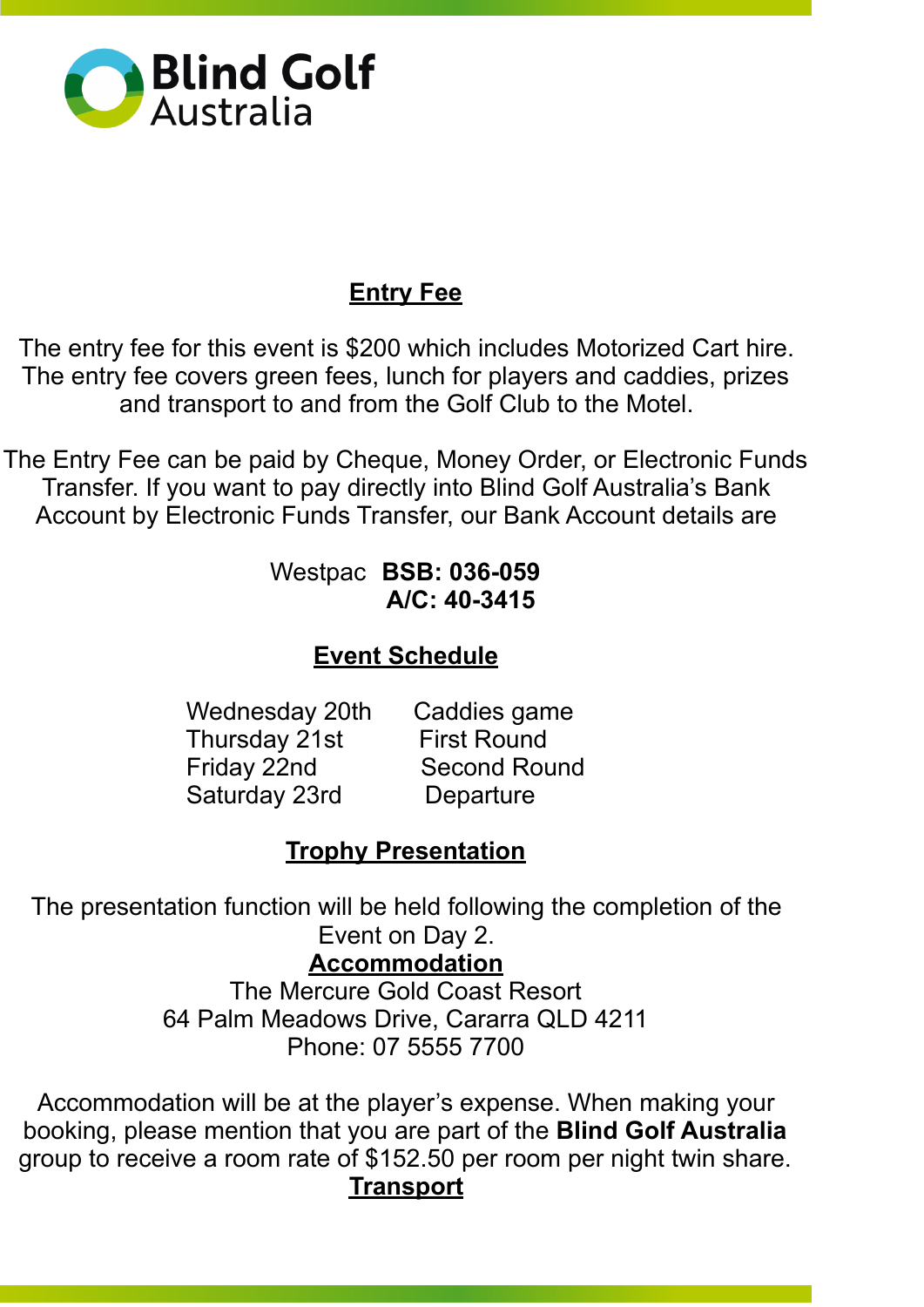

Players and caddies will be picked up at the Motel each day and dropped off after each day's play. Bus transport will be provided from Brisbane Airport to the Motel upon arrival on Sunday the 17th of July at 2.30pm.

### **Dress Code**

A collared shirt and neat appropriate clothing are required at all times. Players are allowed to wear running shoes/cross trainers, provided they are in an acceptable condition. Players are also required to ensure that their caddies are dressed appropriately.

#### **Black-Out Glasses**

All B1 golfers must be sure to wear **Approved Black-Out Glasses.** 

#### **Covid/Flu**

Any players or caddies who may be feeling unwell with Covid or Flu like symptoms before commencement of play must notify the Tournament Director. Covid Rapid Antigen Test Kits will be provided. **If you refuse to be tested you may be disqualified from the event** 

Please ensure that you are familiar with Blind Golf Australia's Policies. Visit: www.blindgolf.com.au

## **Entry/Registration Form**

**2022 BGA TransitCare Queensland Championship**